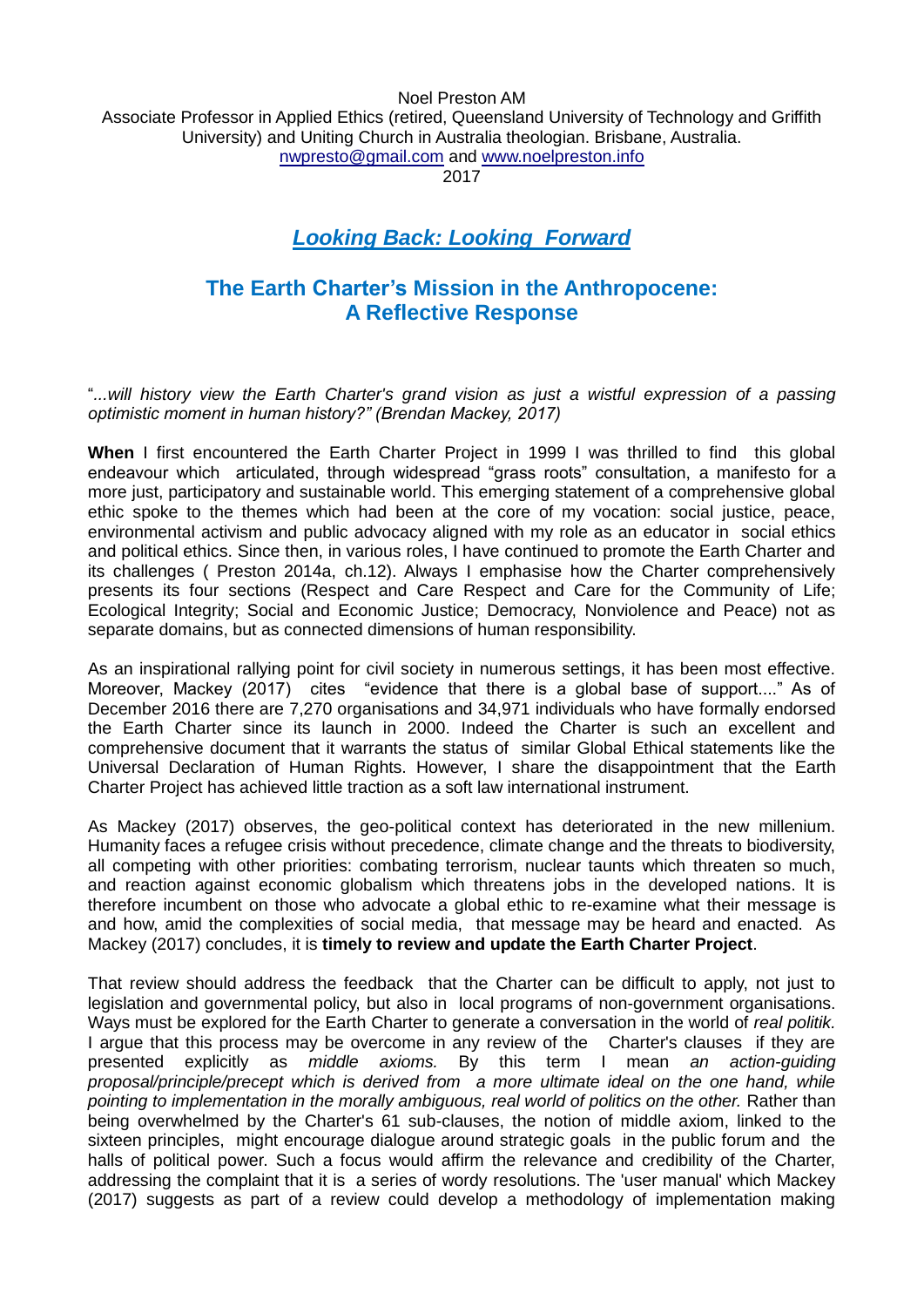explicit use of the *middle axiom* idea, pointing beyond the Charter as a code and more toward it being a political credo.

I make a further suggestion for updating the Earth Charter, both in its content and processes for its use. I am proposing a clearer emphasis on *spirituality* in any revised Charter and User Manual*.*  In saying this, I am mindful that such language may appear strange in a document which, as I have already said, needs to be capable of engaging the *real politik.* That assumption is a dissonance to be challenged not avoided.

**Let's** call this project within the project *"A SPIRITUALITY FOR ECO-JUSTICE"* - eco-justice being the goal to which the whole Charter points – action for social justice in the community of life in harmony with ecological sustainability.

Like so many I have learnt that the struggle for eco-justice never ends. Similarly, I can identify with those who have learnt that commitment to social change around the fourfold pillars of the Charter becomes a journey of hope mingled with despair, shadowed by periods of "burn-out" (for want of a better term). We experience seasons of a "spiritual poverty" along with the inner call to renew our strength with integrity despite the disappointments. At the same time I have discovered that naming the practice of spirituality strikes a chord with others who are fellow travellers in civil society groups but whose mission may not name that concern. For instance in November 2017 the Australian organisation Earth Laws, with the assistance of the Earth Charter and other groups, is conducting a conference whose theme is "Earth Ethics and Eco-spirituality". The organisers of this conference recognise that the global cultural shift which the Earth Charter foreshadows will not be guaranteed by global governance reform alone but, more profoundly by a change of heart and mind. They recognise that this fragile possibility needs careful spiritual nurturing.

To be clear. Spirituality draws on a range of human experience, such as the capacities to wonder, empathise, imagine and enhance consciousness. It is interdisciplinary, for instance, drawing on the arts, philosophy, psychology, and religion. I do not necessarily equate "spirituality" with religious faith. Nor do I equate it with belief in a (theistic ) God. Spirituality refers to the human quest to live life with a meaning and purpose that is linked to a sense of transcendence but also to a sense of life's interconnectedness ; that is, spirituality bespeaks a consciousness that we are part of a reality beyond ourselves. The practice of spirituality, as Buddhists and other contemplatives would remind us, not only revives our energy but clarifies our discernment. For many, spirituality must be ritualised (in ways I have called "celebrations of being"). Grace at the family meal table is a simple practice of thankfulness and focus on the interdependence of all life forms. Different pathways will suit different people at different stages of their lives. Inspirational music, the arts and engaging with wilderness may cultivate eco-spirituality (Preston, 2014b, 53-4, 98-106). Some find practices built around communal activity more suitable while others are nurtured by solitude; some are awakened to a sense of connectedness to nature by getting down and dirty in the garden, while others are awakened by illness, which helps them discover how they are embodied and connected to all bodies.

The current version of the Charter does have a place for spirituality, not only reading between the lines, but more explicitly than that. The Preamble includes the following: *The protection of earth's vitality, diversity and beauty is a sacred trust.* Further references to this theme are named in clauses 1b, 8b, 12b, 14d and 16f. An update might extend such references. One of the early Earth Charter Commissioners, Kamla Chowdhry of India proposed that the Earth Charter may be meditated upon like scripture, adding: "We need to weave the Earth Charter around our own living traditions, our values, and our concepts of sacredness and spirituality". In my files I have a booklet for reflection with readings for each day between International Earth Day and World Environment. Titled "Taking Time: Being present to our Planet Earth", it was prepared by a religious Order in Australia. This booklet is one small piece of evidence how people of progressive religious faith have been responsive to the Earth Charter Project around the world.